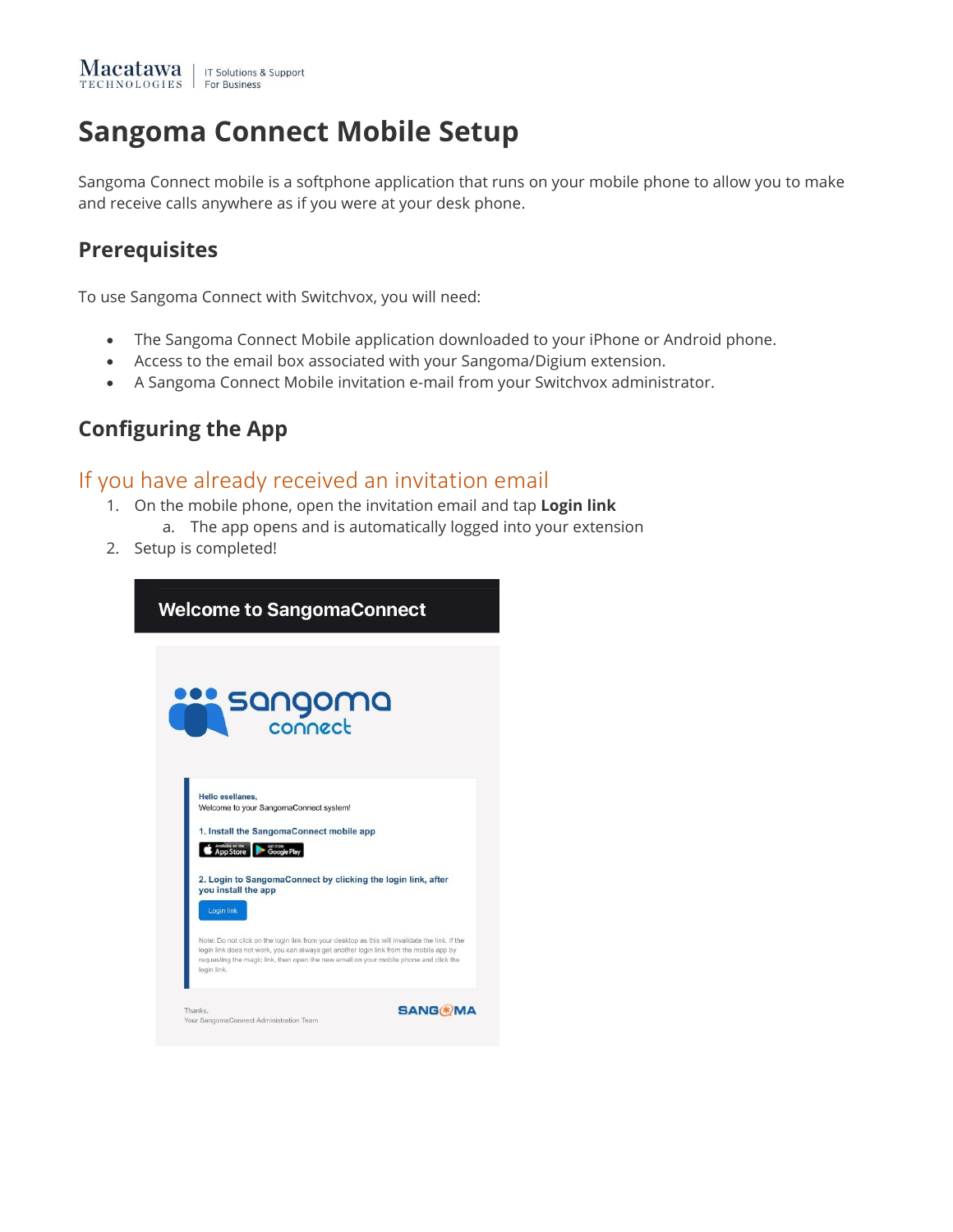

#### If you have not received an invitation e-mail

#### **Request an invitation email:**

- 1. Download the Sangoma Connect app from the store.
- 2. Open the Sangoma Connect app.
- 3. Enter your email address.
- 4. Tap the Send button (the arrow).



| Email address |
|---------------|

| <b>Advanced Login</b> |  |
|-----------------------|--|
| <b>SANG®MA</b>        |  |

- 5. On the mobile phone, open the invitation email and tap **Login link** a. The app opens and is automatically logged into your extension
- 6. Setup is Completed!

#### **Basic App Navigation**

Quickdial - Use a favorite to create speed dial entries and BLF buttons

History - see your inbound and outbound call history

Keypad - conventional 10 digit \*# phone dial entry

Contacts - Alphabetical list of contacts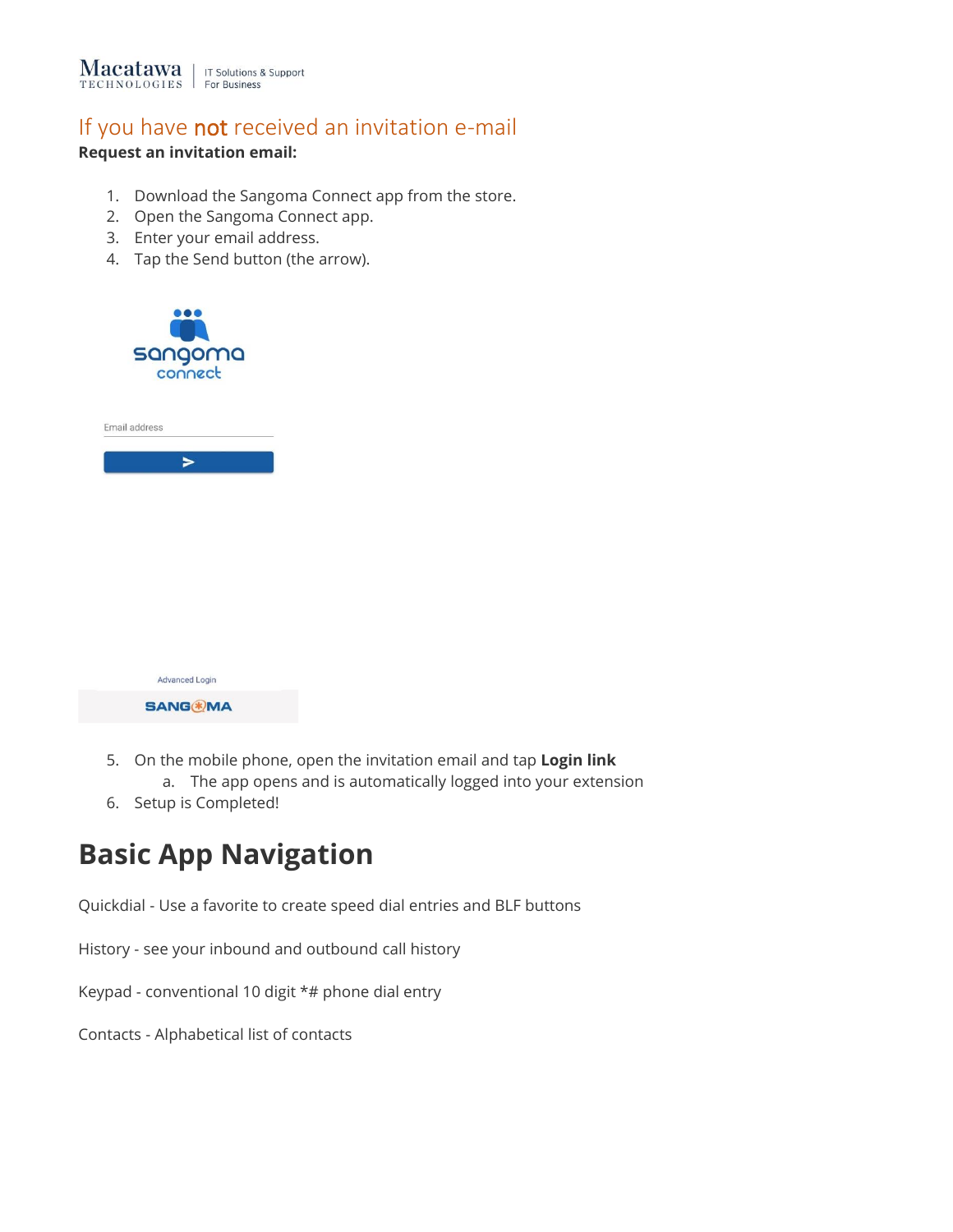## **Outgoing Calls**

Select the Keypad and enter the digits to the destination number and press the green call button at the bottom. You can also use Quick Dial, History, or Contacts to place a call.

### **Incoming Calls**

For an inbound call, you can:

- Answer the call
- Ignore the call which stops the ringing stops but still gives you a chance to answer
- Reject the call so it goes directly to voicemail

#### **Call in Progress**

During an active call, you can mute the mic and toggle hands free audio. At the center is a Keypad button to enter DTMF, a Hold button, and transfer buttons.

### **Call Transfers**

**Blind Transfer** - To transfer a live call to another destination without first interacting with recipient of the transfer, tap the Transfer button. The caller will immediately be put on hold and hear hold music. You will be presented with the keypad where you enter the digits for the transfer destination. Press the green dial button at the bottom to complete the transfer.

**Attended Transfer** - To transfer a live call to another destination and first speak privately with the recipient of the transfer, tap the Att Transfer button. You will be presented with the Keypad where you can dial the destination of the transfer. Press the green dial button and the app will initiate a call to the transfer recipient while the original call remains on hold. When finished talking with the recipient, press the green Transfer button to complete the transfer, or press cancel to abort the transfer.

### **3-way Calling**

To add an additional party to an existing live call, tap the 'Add' button. The existing call will be placed on hold and you will be presented with the Keypad where you can place a new call. Once the second caller answers you can press the 'Join' button so that all three parties can speak together. 3-way calling and video cannot be used together; video calls are for local call between 2 parties.

# **Local Video 1:1 Calling**

To add video to an existing live call with another Connect user, tap the video camera icon. Video calling is just for one-to-one calling, it cannot be used with 3-way calling. You can also start a video call by tapping the video camera icon for a contact (or, in Quickdial, tap and hold the item to bring up a tools menu). Your PBX must be set up correctly to use video calling; please see your PBX administrator if video is not working in Connect.